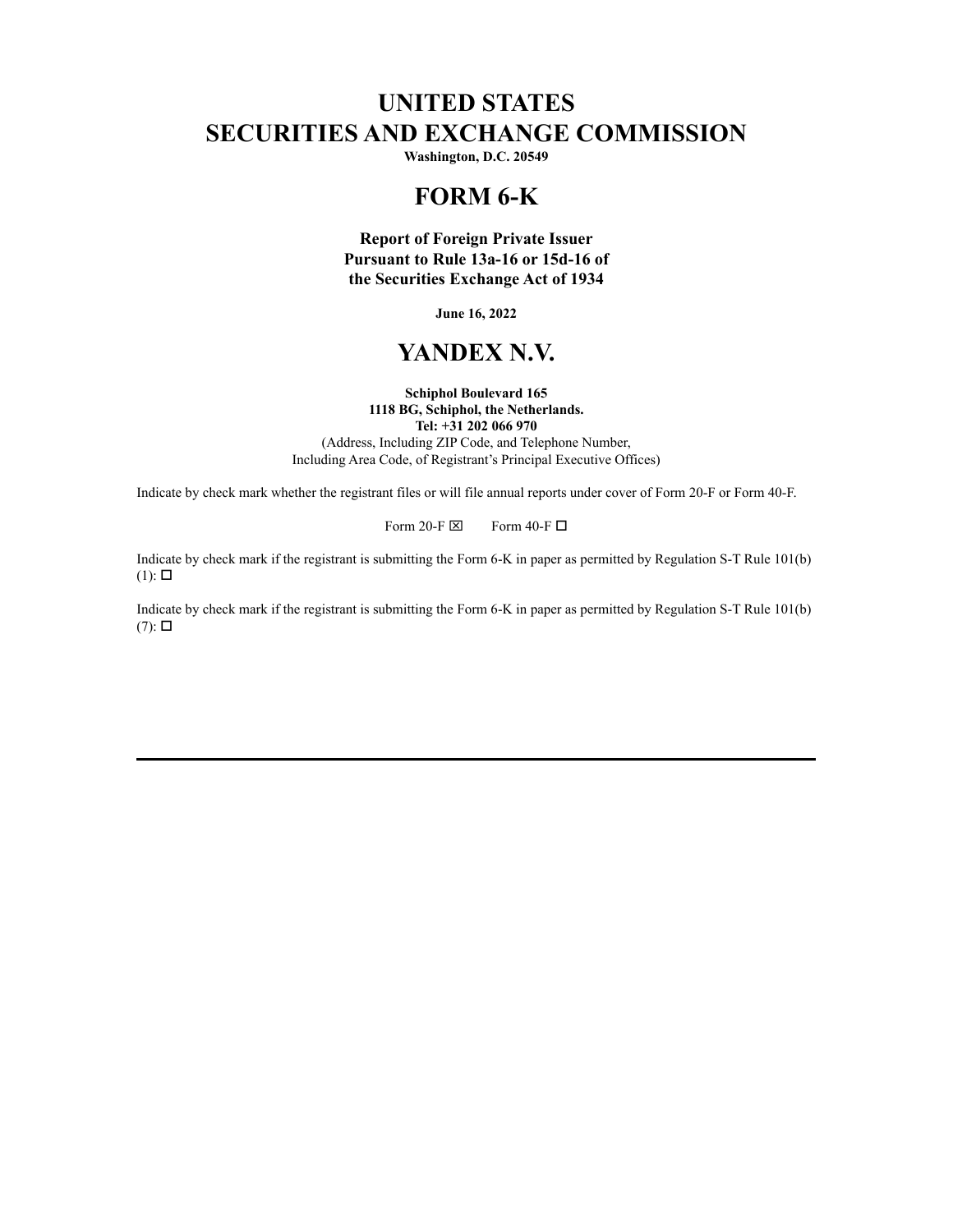Furnished as Exhibit 99.1 to this Report on Form 6-K is a press release of Yandex N.V. (the "Company") dated June 16, 2022, announcing that the Company has entered into an agreement to purchase 84.9% of its \$1.25 billion 0.75% convertible notes.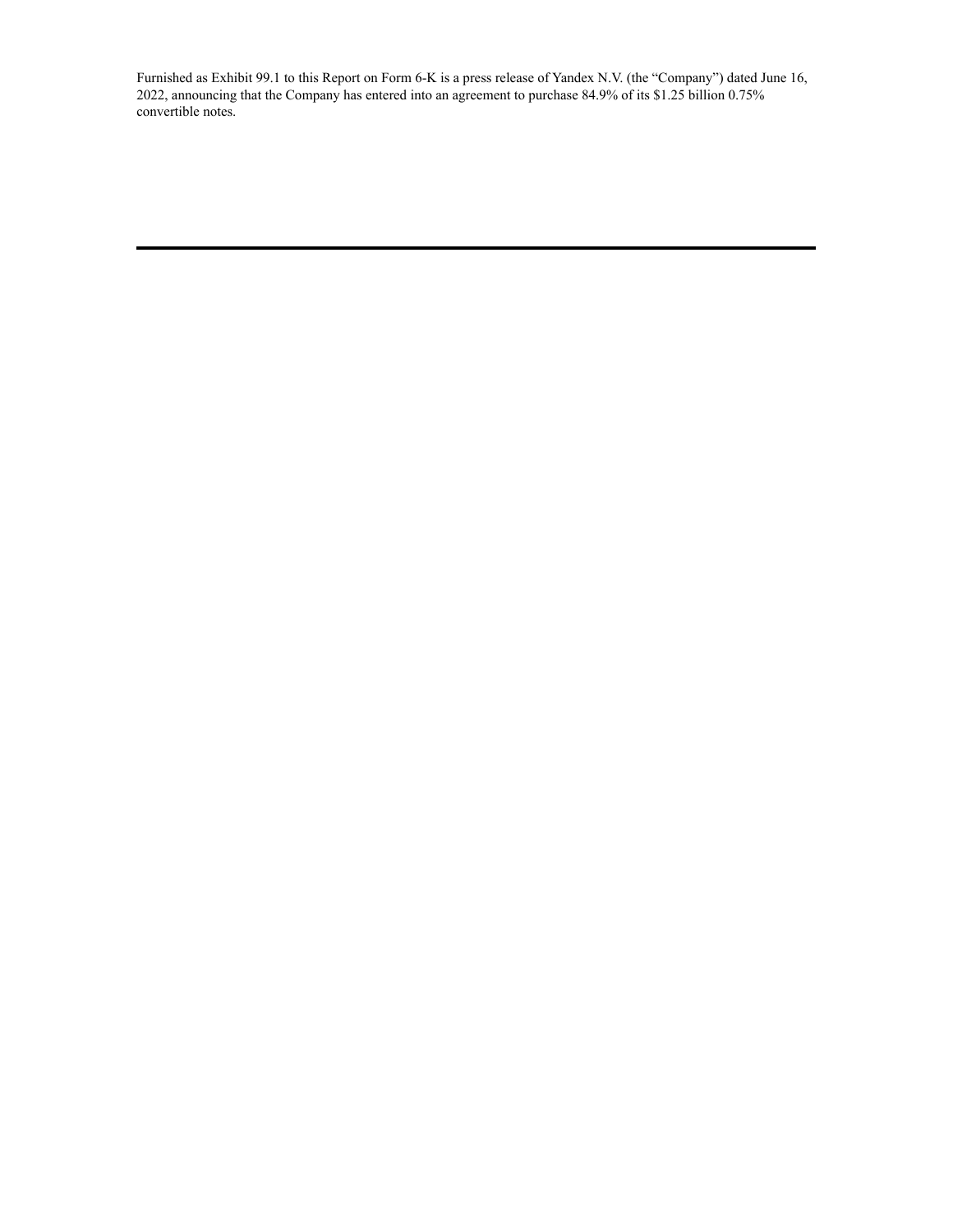### **SIGNATURES**

Pursuant to the requirements of the Securities Exchange Act of 1934, the registrant has duly caused this report to be signed on its behalf by the undersigned, thereunto duly authorized.

#### **YANDEX N.V.**

Date: June 16, 2022 By: /s/ Svetlana Demyashkevich

Svetlana Demyashkevich Chief Financial Officer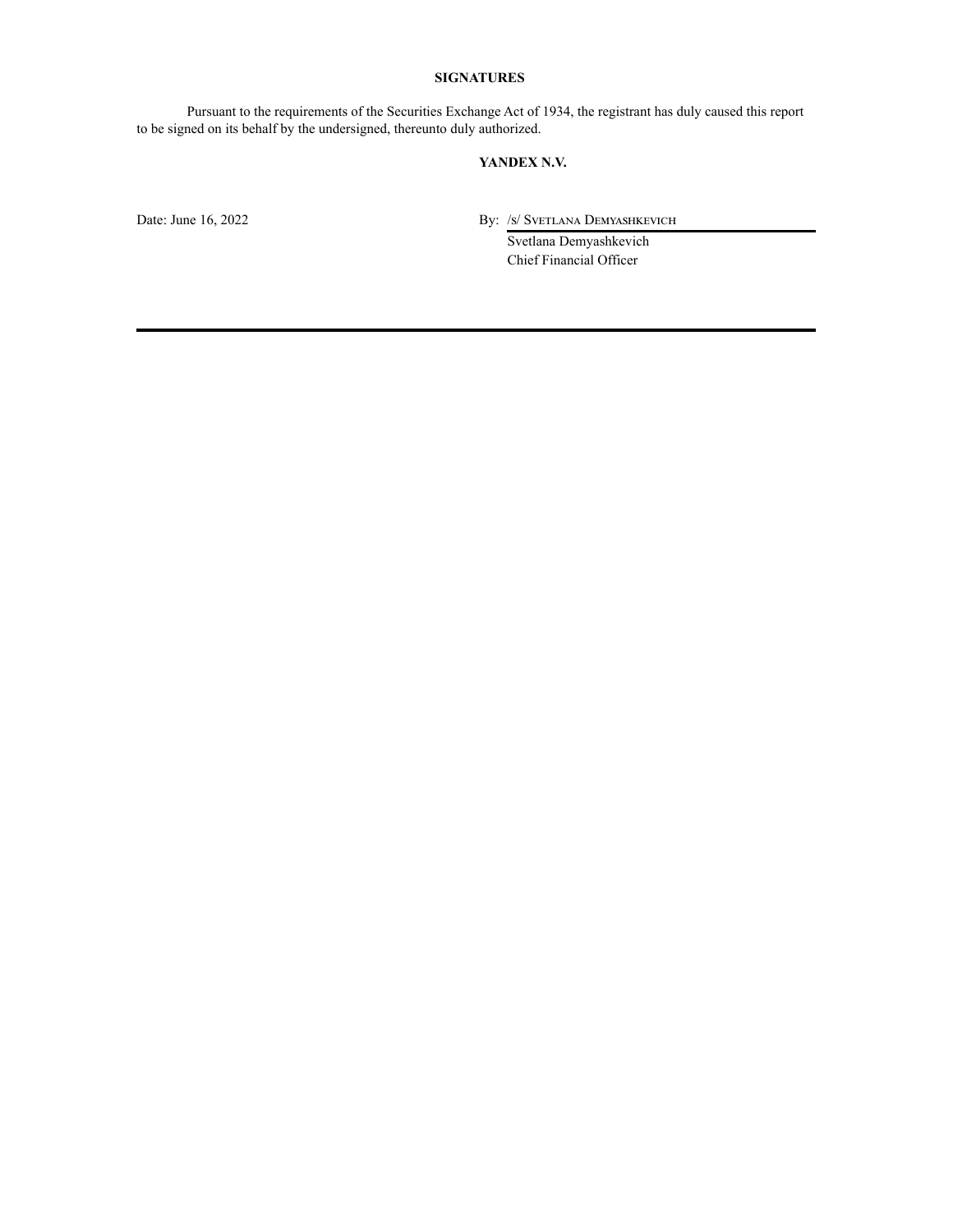## **INDEX TO EXHIBITS**

Exhibit No. Description

99.1 Press release of Yandex N.V. dated June 16, 2022, announcing that the Company has entered into an agreement to purchase 84.9% of its \$1.25 billion 0.75% convertible notes.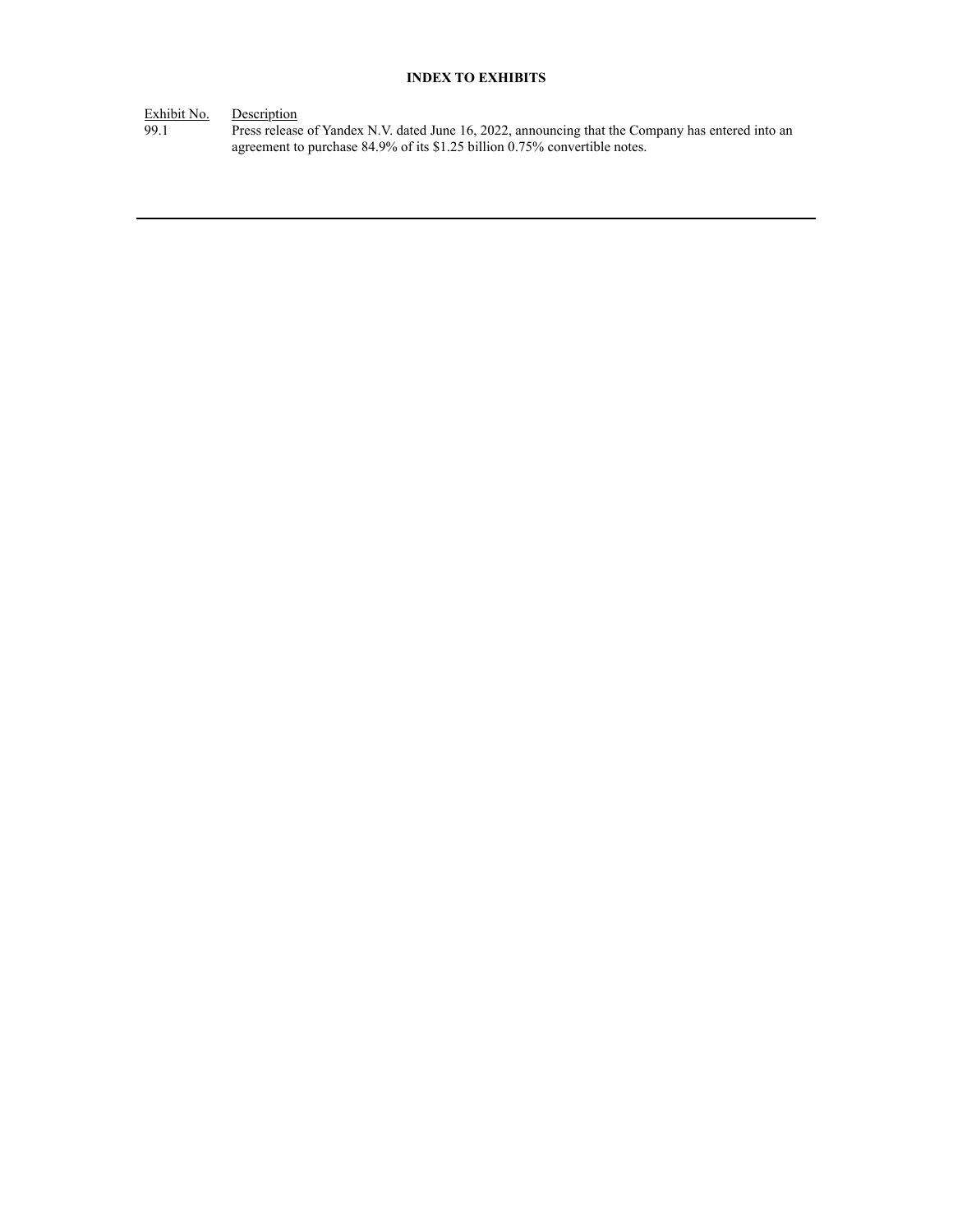# **Yandex Enters Into Agreement to Purchase 84.9% of Its Convertible Notes**

Moscow, Amsterdam, June 16, 2022 – Yandex N.V. ("**Yandex**"), a Dutch public limited company and the parent company of one of Europe's largest internet businesses, has announced that it has entered into an agreement (the "**Purchase Agreement**") with holders of 84.9% in aggregate principal amount of Yandex's \$1.25 billion 0.75% Convertible Notes due 2025 (the "**Notes**") for the purchase of such holders' Notes by Yandex (the "**Purchase**"). The selling noteholders (the "**Ad Hoc Group**") are being advised by Weil, Gotshal & Manges (London) LLP and Houlihan Lokey EMEA LLP.

The Purchase Agreement, dated June 15, 2022, provides for a purchase price of \$140,000 in cash and 957 Yandex Class A shares for each \$200,000 in principal amount of Notes purchased (the "**Purchase Price**"). The Purchase Agreement provides that Yandex will use its commercially reasonable efforts to deliver the share consideration following the closing of the Purchase when it is permissible for the relevant shares to be delivered and received under applicable laws and regulations. The Yandex group intends to fund the cash component of the Purchase Price primarily by means of a commercial loan in compliance with Russian, United States, United Kingdom, European Union and United Nations laws and regulations. The Purchase Agreement is subject to certain conditions precedent, including the agreement of all definitive documentation required to implement the Purchase, all necessary authorisations and government approvals having been obtained for the Purchase and the consummation of the Purchase not conflicting with any applicable law or regulation. Subject to the conditions precedent being satisfied, Yandex currently anticipates that the Purchase will be completed two business days after the satisfaction of such conditions precedent, and in any case not later than June 24, 2022, as contemplated by the Purchase Agreement.

Yandex intends to surrender any Notes purchased by it pursuant to the Purchase to the Principal Paying, Transfer and Conversion Agent for the Notes for cancellation in accordance with the terms and conditions of the Notes, as amended (the "**Conditions**").

### *Agreement to Extensions in Conditions of Notes*

In addition to the entry into the Purchase Agreement, Yandex and beneficial holders holding a simple majority in aggregate principal amount of Notes have agreed, in accordance with the Conditions, to extend certain time periods and dates in the Conditions. Specifically, with effect from the time that is immediately prior to the completion of the Purchase, the following periods and dates will be applicable:

(a) the Delisting Event Period will be the period: (a) if prior to June 30, 2022 Yandex or its subsidiaries have (x) purchased (and not reissued or resold) economic interests in, and/or (y) cancelled or redeemed an aggregate principal amount of, 75% or more in aggregate principal amount of the Notes originally issued, commencing on September 14, 2022 and ending on September 28, 2022; or (b) in all other cases, commencing on July 16, 2022 and ending on July 29, 2022;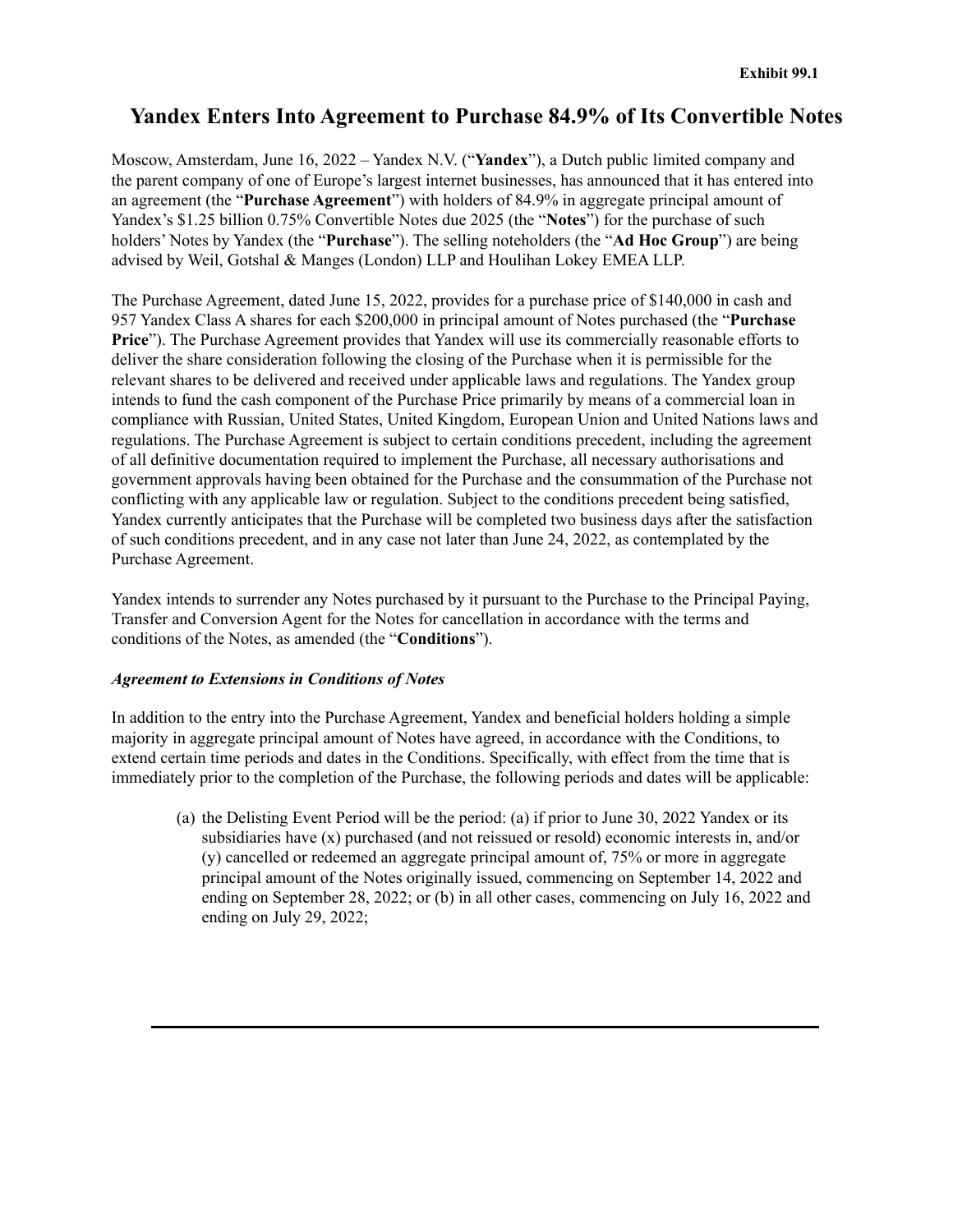- (b) the Issuer Call Option Period will be the period beginning on the date that the Yandex or its subsidiaries have (x) purchased (and not reissued or resold) economic interests in, and/or (y) cancelled or redeemed an aggregate principal amount of, 75 per cent. or more in aggregate principal amount of the Notes originally issued, and ending on September 12, 2022; and
- (c) the Final Maturity Date, if prior to June 30, 2022 Yandex or its subsidiaries have (x) purchased (and not reissued or resold) economic interests in, and/or (y) cancelled or redeemed an aggregate principal amount of, 75 per cent. or more in aggregate principal amount of the Notes originally issued, will be September 13, 2022.

The Conditions provide that the Issuer Call Option Price is the Purchase Price and, in the case of the scenario described in clause (c) above, the redemption price on the Final Maturity Date will be the Issuer Call Option Price.

Taking into account the expected completion of the Purchase on or prior to June 24, 2022 and the issuer call option in the Conditions, Yandex anticipates that all of the Notes will either be purchased or redeemed on or prior to September 12, 2022.

We refer to our public announcements dated March 9, 2022, April 29, 2022 and June 1, 2022, which discuss the redemption right of noteholders as a result of the occurrence of a Delisting Event (as defined in the Conditions).

Yandex asks noteholders who are not part of the Ad Hoc Group to immediately contact Yandex Investor Relations or the financial advisors to Yandex at the respective email addresses indicated below to ensure that such noteholders are included in all future discussions in relation to the Notes.

## **About Yandex**

Yandex (NASDAQ and MOEX: YNDX) is a technology company registered in the Netherlands that builds intelligent products and services powered by machine learning. Our goal is to help consumers and businesses better navigate the online and offline world. Since 1997, we have delivered world-class, locally relevant search and navigation products, while also expanding into e-commerce, online entertainment, cloud computing and other markets to assist millions of consumers in Russia and a number of international markets.

More information on Yandex can be found at https://ir.yandex/

## **Contacts:**

### **Investor Relations**

Yulia Gerasimova Phone: +7 495 974-35-38 E-mail: askIR@yandex-team.ru